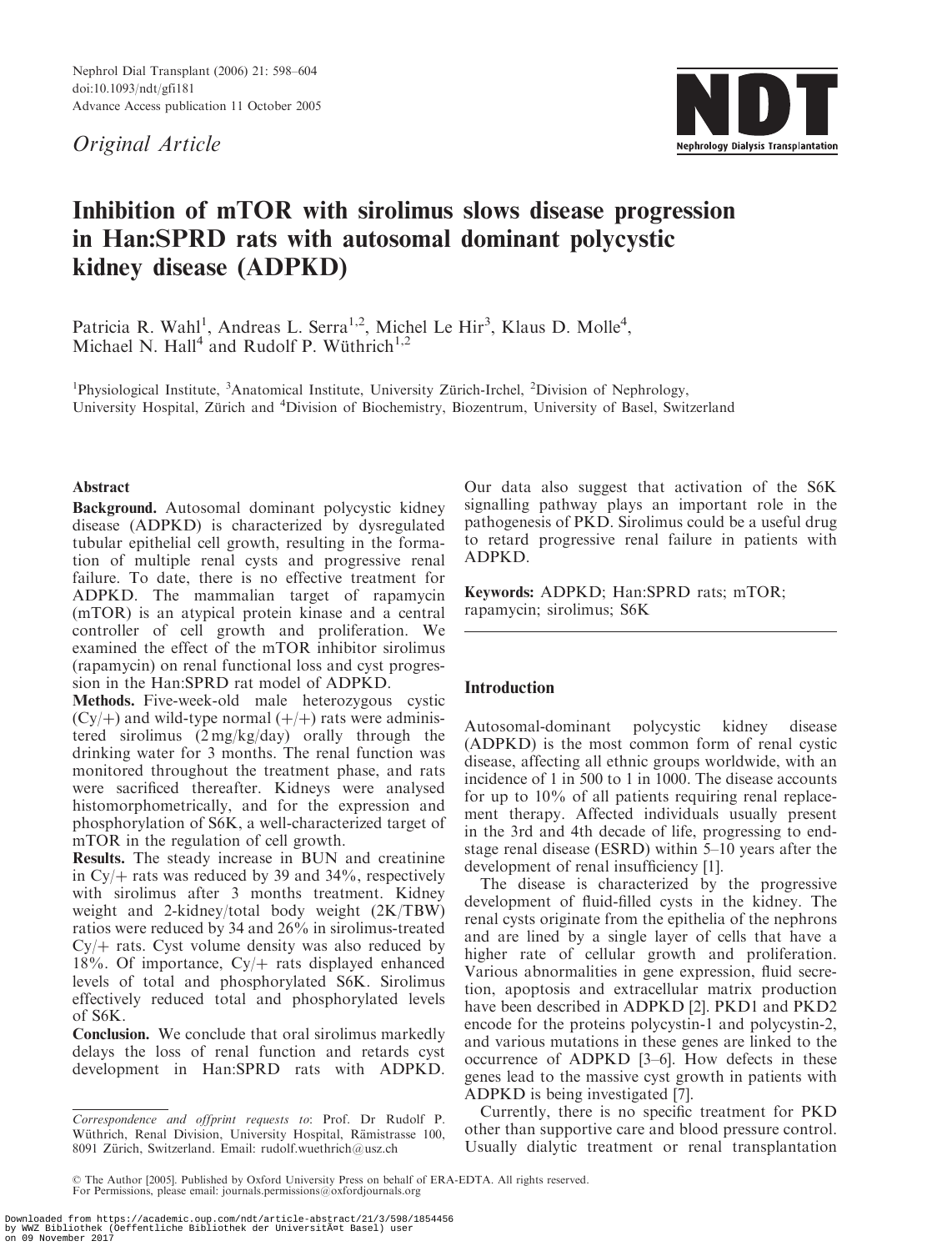becomes necessary when the disease has progressed to end-stage renal failure. There is significant interest in searching for specific drugs which decrease or halt the progression of cyst development, thus slowing renal functional deterioration and preventing the development of ESRD [8–10].

The Han:SPRD rat is a well-known model of ADPKD, although the gene defect has not been identified yet [11]. Recently, the drug rapamycin (sirolimus) – an inhibitor of the mammalian target of rapamycin (mTOR) – was found to significantly inhibit cyst growth in the Han:SPRD rat [12]. The protein kinase mTOR has emerged as a major effector of cell growth and proliferation via the regulation of protein synthesis. mTOR controls protein synthesis through a number of downstream targets, some of which are phosphorylated directly by mTOR, while others are phosphorylated indirectly, and could be dysregulated in ADPKD.

The mTOR inhibitor sirolimus is an immunosuppressant drug with antiproliferative and growth inhibiting effects [13,14]. It is used clinically in recipients of renal allografts to prevent transplant rejection. It is also used in coated stents to prevent coronary artery re-stenosis after angioplasty [15]. Very recently, sirolimus has shown clinical effectiveness in kidney transplant recipients with Kaposi's sarcoma [16]. We hypothesized that mTOR and its downstream cell growth regulatory proteins are dysregulated in PKD, and that sirolimus could be an effective oral drug to inhibit cyst progression. We therefore used the Han:SPRD rat model of ADPKD [11] to test the effect of oral sirolimus (Rapamune®) on loss of renal function and cyst progression. We also examined the activity of the mTOR downstream target S6K ( $p70^{S6K}$ ) [17] in these ADPKD rats and tested the effect of sirolimus on this effector protein.

#### Subjects and methods

#### Animals

The study was conducted in heterozygous  $(Cy/+)$  and normal littermate control  $(+/+)$  Han:SPRD rats. Only male rats were used since the disease progresses faster in male compared with female rats. A colony of Han:SPRD rats was established in our animal care facility from breeding pairs that were obtained from the Rat Resource & Research Center (Columbia, MO, USA). The study protocol was approved by the regulatory commission for animal studies, a local government agency. Rats had free access to tap water and standard rat diet.

#### Study drug

Rapamune oral solution (1 mg/ml) was kindly provided by Wyeth-AHP (Schweiz) AG, Switzerland.

#### Experimental protocol

Male Cy/ $+$  and  $+$ / $+$  rats were weaned and were then treated at 5 weeks of age  $(n = 12)$  with  $2 \text{ mg/kg/day}$  sirolimus.

Additional male Cy/+ and  $+/+$  rats (n = 16) were not treated, and they served as controls. The drug was administered in the form of Rapamune® oral solution (Wyeth) in the drinking water for 3 months. Drinking bottles were protected from light with aluminum foil and were changed every 2 days. The concentration of sirolimus (Rapamune<sup>®</sup> oral stock solution 1 mg/ml) was adjusted according to rat body weight. Blood was drawn from the tail veins every month. After 3 months treatment, rats were anaesthetized with isoflurane, and kidneys were removed, decapsulated and weighed. Slices of each kidney were preserved in 4% paraformaldehyde and embedded in paraffin for histological examinations. Additional slices were snap frozen in liquid nitrogen and used for protein extraction.

#### Blood chemistry

Blood was collected in lithium-heparin tubes and centrifuged at  $4^{\circ}$ C. Plasma was stored at  $-20^{\circ}$ C, and was analysed later for blood urea nitrogen (BUN) and creatinine using kinetic color test and the modified Jaffe´ method, respectively. Blood for sirolimus levels was collected under the same conditions, but using EDTA tubes and analysed using HPLC-mass spectroscopy. All samples were analysed at the Institute for Clinical Chemistry, University Hospital (Zürich, Switzerland).

### **Histology**

Mid-transversal slices of the kidney, about 2 mm-thick, were fixed by immersion in phosphate-buffered 4% paraformaldehyde, dehydrated in alcohol series and embedded in paraffin. Three micrometer thick sections were stained with the periodic acid-Schiff (PAS) technique. The cyst volume density (CVD) was evaluated in these sections by morphometry, using the technique of point counting [18].

To avoid subjective sampling biases, micrographs for morphometry were taken according to an invariable protocol. At the magnification used (Zeiss Plan-Neofluar  $10\times/0.30$ ), the diameter of the field of view was close to the thickness of the renal cortex in healthy rats. The first micrograph was taken as the field was positioned on one extremity of the horseshoeshaped cortex. For further sampling, the microscope stage was moved clockwise by steps of one field diameter, while the surface of the kidney remained at the limit of the field. A micrograph was made at every second step. A total of 4–6 micrographs was obtained for one section. One section was evaluated per rat. The pixel size of the micrographs was  $1300 \times 1030$  (1.34 µm/pixel). The cyst volume density of cysts was evaluated by point counting. An orthogonal grid with a line spacing of 150 pixels was used. The person responsible for morphologic documentation and for morphometry was blinded to the experimental groups.

### Analysis of S6K activity

The amount of total and phosphorylated S6K was assessed by immunoblotting, using specific antibodies. Samples of kidney tissue were snap-frozen in liquid nitrogen and stored at -80°C. On the day of immunoblotting, ice-cold lysis buffer was prepared. The lysis buffer consisted of 50 mM Tris base,  $pH$  7.4; 150 mM NaCl; 1% deoxycholate; 1% SDS; and 1% Triton X-100. Immediately before use, the lysis buffer was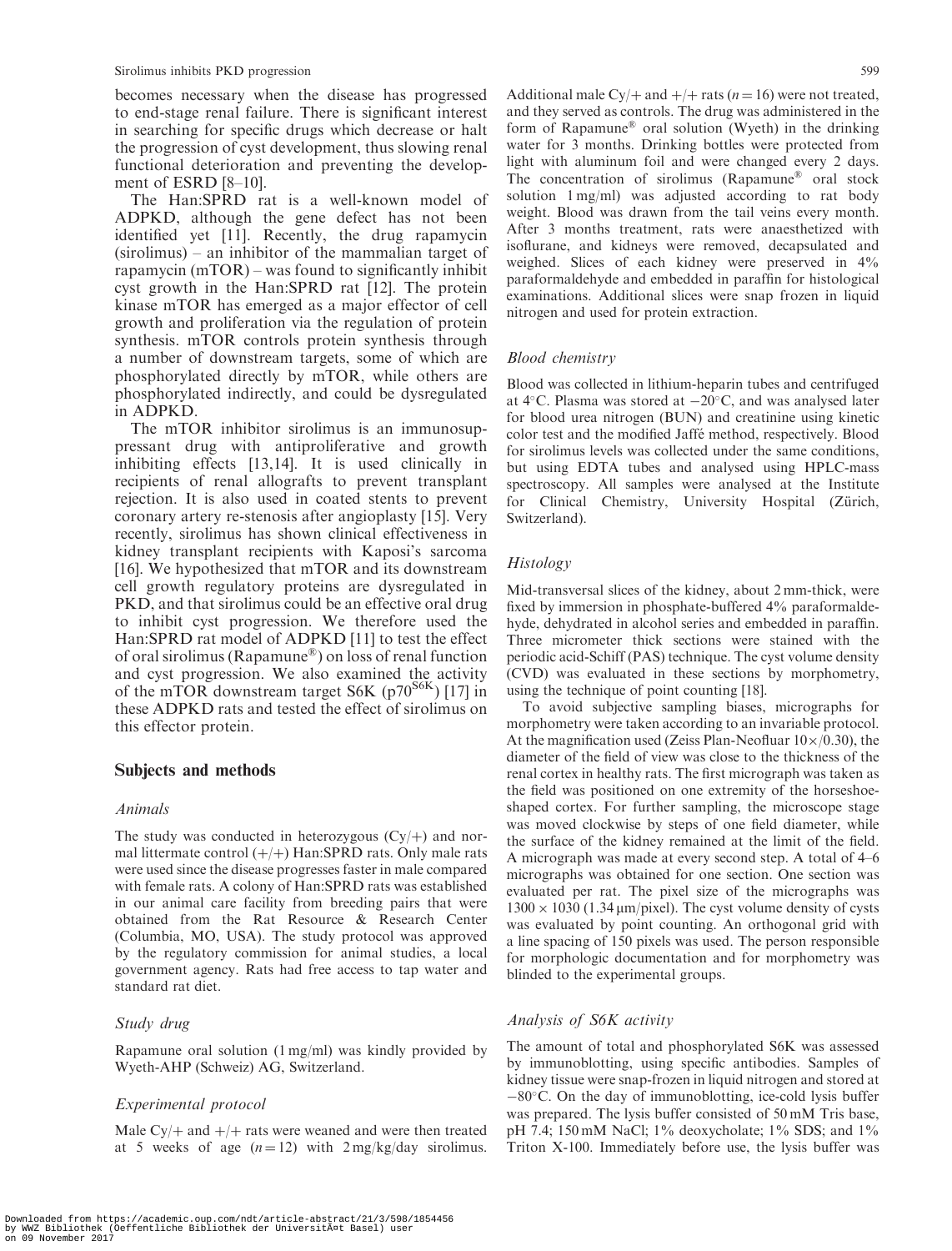supplemented with  $1 \text{ mM}$  PMSF,  $10 \mu\text{g/ml}$  aprotinin,  $10 \mu g/ml$  leupeptin, and protease and phosphatase inhibitor cocktail. Each sample was homogenized in this buffer with a Dounce homogenizer. The protein concentration of each sample was measured.

SDS-PAGE sample buffer was added to the extracts. Extracts were heated to  $90^{\circ}$ C for 5 min for denaturation. A total of  $30 \mu$ g protein was loaded per lane for standard SDS-PAGE (7.5%), and Western analysis. The following antibodies were used for detection: sc-230 (St Cruz Biotechnology, Inc., Santa Cruz, CA, USA; detects S6K), #9205 and #9204 (Cell Signaling Technology, Inc., Beverly, MA, USA; detect S6K phosphorylated on Thr389 and Thr 421/Ser424, respectively), and MAB 1501 (Chemicon, Temecula, CA, USA; detects actin). For signal detection, horseradish peroxidase-conjugated secondary antibodies and SuperSignal Femto/Pico ECL kits were used (Pierce Biotechnology, Rockford, IL, USA).

#### Statistical analysis

Data are presented as means $\pm$ SD and were analysed by one-way ANOVA with post-test according to Newman– Keuls. A  $P$ -value of <0.05 was considered significant.

#### **Results**

Judging by physical appearance, the treatment with sirolimus was well tolerated. None of the 12 sirolimustreated rats died, and all 16 control rats survived. Sirolimus blood levels were obtained in all treated animals, and were between 0.5 and  $1.9 \mu g/l$ . Figure 1 shows that body weight increased steadily in untreated and sirolimus treated Cy/ $+$  and  $+$ / $+$  rats. Treatment with sirolimus did not significantly change body weight after 3 months of treatment  $(-3.3\% \text{ in } +/+ \text{ and } -11\%)$ in  $Cy$  + rats).

## Renal functional loss is inhibited with sirolimus

Figure 2 demonstrates that the BUN and creatinine levels remained within normal limits in  $+/+$  rats but increased progressively in untreated  $Cy/+$  rats. BUN and creatinine levels also increased in sirolimus-treated  $Cy$  ats, but to a lesser degree. After 3 months of treatment, the average BUN level was 39% less in sirolimus-treated Cy/ $+$  rats (n = 7) compared with untreated Cy/ $+$  rats (n = 9) (45.6  $\pm$  4.2 vs 75.3  $\pm$ 16.9 mg/dl;  $P < 0.001$ ), and creatinine levels were 34% less  $(0.89 \pm 0.13 \text{ vs } 1.34 \pm 0.24 \text{ mg/d}!)$ ;  $P < 0.001$ ). This demonstrates that sirolimus effectively inhibited the loss of renal function in male Han:SPRD rats.

## Renal weight and cyst volume density are reduced with sirolimus

Figure 3 shows that the increase in kidney weight was effectively reduced in sirolimus-treated  $Cy/+$  compared with untreated  $Cy/+$  rats. Treatment with sirolimus resulted in a  $34\%$  lower kidney weight in Cy/ $+$  rats. Sirolimus treatment did not have a significant effect on kidney weight in wild-type  $+/+$  rats (Figure 3A). We also determined the 2K/TBW ratios. Figure 3B demonstrates that sirolimus reduced the 2K/TBW ratio by  $26\%$  in Cy/ $+$  rats.

Histological examination of the Han:SPRD kidneys revealed a significant reduction in cyst size in sirolimustreated Cy/ $+$  rats compared with untreated Cy/ $+$ animals (Figure 4). A more detailed microscopical examination revealed the presence of tubular cysts in the cortex, and to a lesser extent in the outer medulla of untreated  $Cy/+$  kidneys. The inner medulla was not affected. Cystic expansion of Bowman's capsule was observed in a few glomeruli. Mononuclear cell infiltrates were observed focally in the peritubular interstitium. This histopathological pattern was not



Fig. 1. Weight gain (g) in the four animal groups at 1, 2, 3 and 4 months of age. Treatment with sirolimus was started at 5 weeks and did not significantly influence weight gain (ANOVA).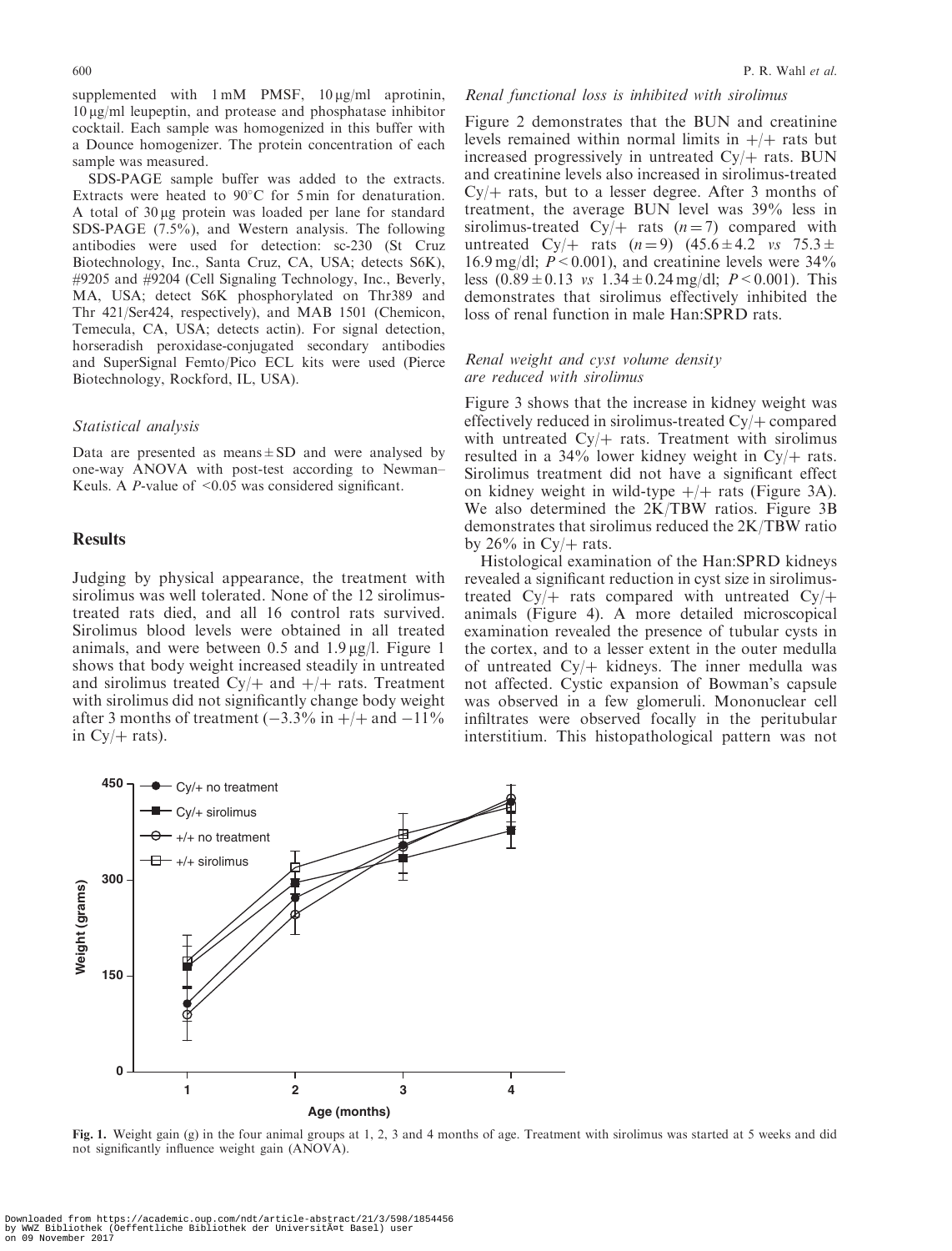

Fig. 2. Blood urea nitrogen (BUN) (A) and serum creatinine (B) levels were measured monthly in all rats. The rise in BUN and creatinine was significantly reduced by sirolimus in  $Cy$  rats.

affected qualitatively by sirolimus treatment in  $Cy$  + kidneys. Untreated and sirolimus-treated wild-type  $+/-$  kidneys showed no difference in histology (data not shown).

The most significant effect of sirolimus on kidney histology was a significant reduction of the cyst volume density in the cortex of  $Cy$  rats. Figure 5 demonstrates that cyst volume density was 18% less in sirolimus-treated Cy+/rats ( $P < 0.001$ ). Since the reference volume for evaluation of volume density was the total cortical volume and since sirolimus treatment considerably reduced the increase of kidney weight in  $\text{Cy}/\text{+}$  rats, the effect of sirolimus on the cyst volume density certainly underestimates its effect on the absolute volume of cysts.

# Total and phosphorylated levels of S6K are enhanced in ADPKD rats

mTOR controls protein synthesis and cell growth by phosphorylating and thereby activating the 70 kDa ribosomal S6 kinase (S6K) [19]. Thus far it has not been tested whether mTOR-S6K signalling is altered in ADPKD, and whether the mTOR inhibitor sirolimus affects ADPKD. We therefore examined S6K expression and phosphorylation in untreated and sirolimustreated  $Cy/+$  rats. Figure 6 shows that total levels of S6K are markedly increased in the kidneys of 4-monthold  $Cy/+$  Han:SPRD rats compared with wildtype  $+/+$  rats. The level of expression of S6K was effectively reduced in sirolimus-treated  $Cy/+$  rats.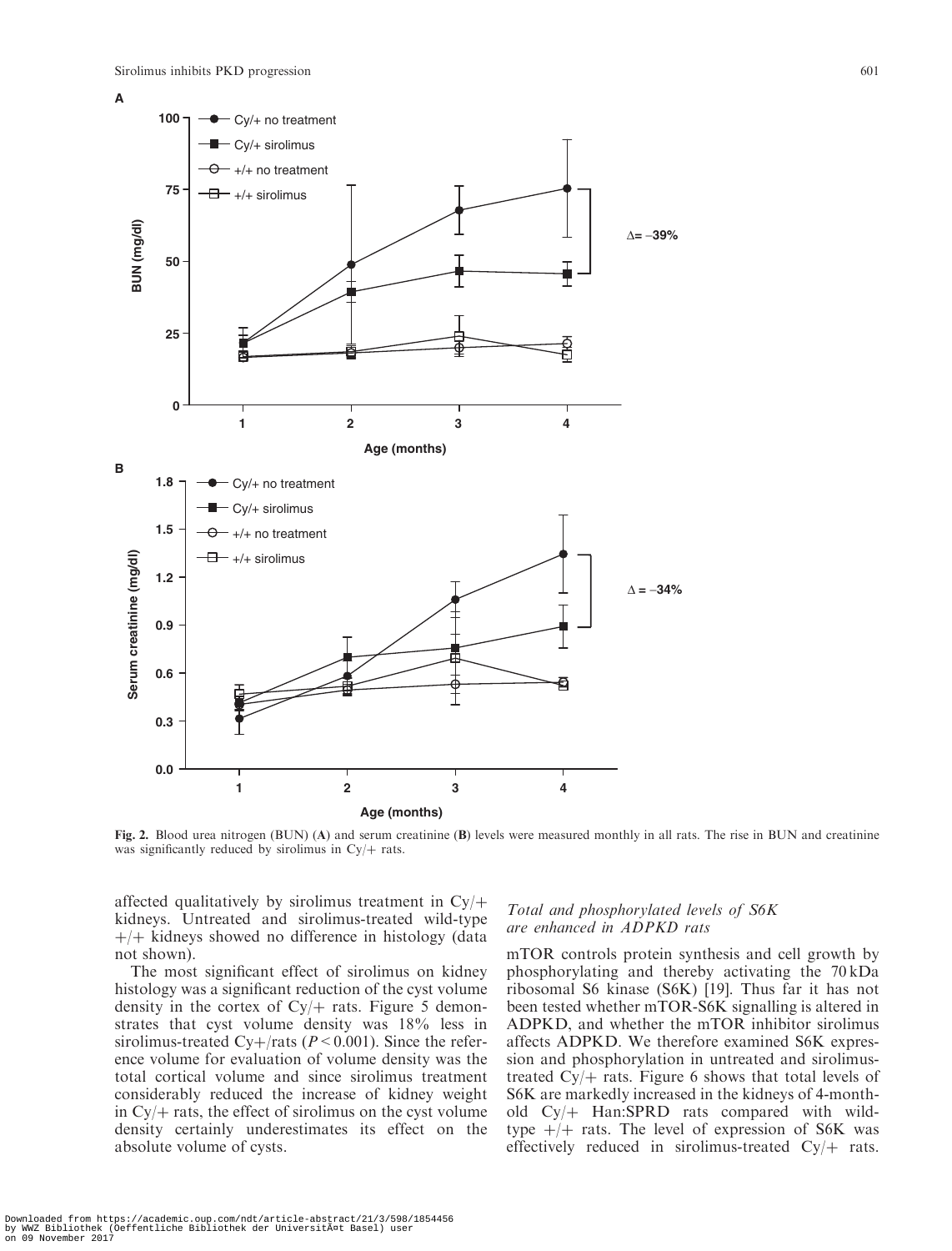

Fig. 3. The 2-kidney weights (2KWt) (A) and 2-kidney/total body weight (2K/TBWt) ratios (B) were determined after 3 months of treatment with sirolimus. Both parameters were significantly reduced by sirolimus in Cy/+ rats.  $*P < 0.001$  (Cy/+ untreated vs +/+ untreated); \*\*P<0.001 (Cy/+ untreated vs Cy/+ sirolimustreated).

We then measured the activity of S6K by analysing the mTOR-dependent phosphorylation of S6K at threonine 389 and threonine 421/serine 424 [20–23]. Figure 5 shows that the phosphorylated forms of S6K were undetectable in normal  $+/+$  kidneys, but markedly enhanced in  $Cy/+$  kidneys. Sirolimus effectively reduced phosphorylation at Thr389 and Thr421/Ser424 of S6K in  $Cy$  kidneys. Overall, there was an excellent correlation between the histomorphometric findings and the degree of S6K phosphorylation.

# **Discussion**

The massive and spontaneous development of cysts results in progressive deterioration of renal function in male Han:SPRD rats. This leads to symptomatic renal failure and premature death in these animals. Here, we demonstrate that sirolimus, when given orally for 3 months, significantly improves renal function in male Han:SPRD rats. Sirolimus treatment effectively



Fig. 4. Paraffin sections of kidneys of a wild-type, sirolimus-treated (A), of a Cy/+ untreated (B) and of a Cy/+ sirolimus-treated rat (C). Sirolimus reduced the kidney size, cyst volume and cyst density markedly in Cy $/$ + rats. PAS staining. Bar length: 1.5 mm.



Fig. 5. Cyst volume density (CVD) was massive in Cy/ $+$  rats and was significantly decreased  $(-18%)$  in sirolimus-treated Cy/ $+$  rats.  $*P < 0.001$  (Cy/+ untreated vs Cy/+ sirolimus-treated).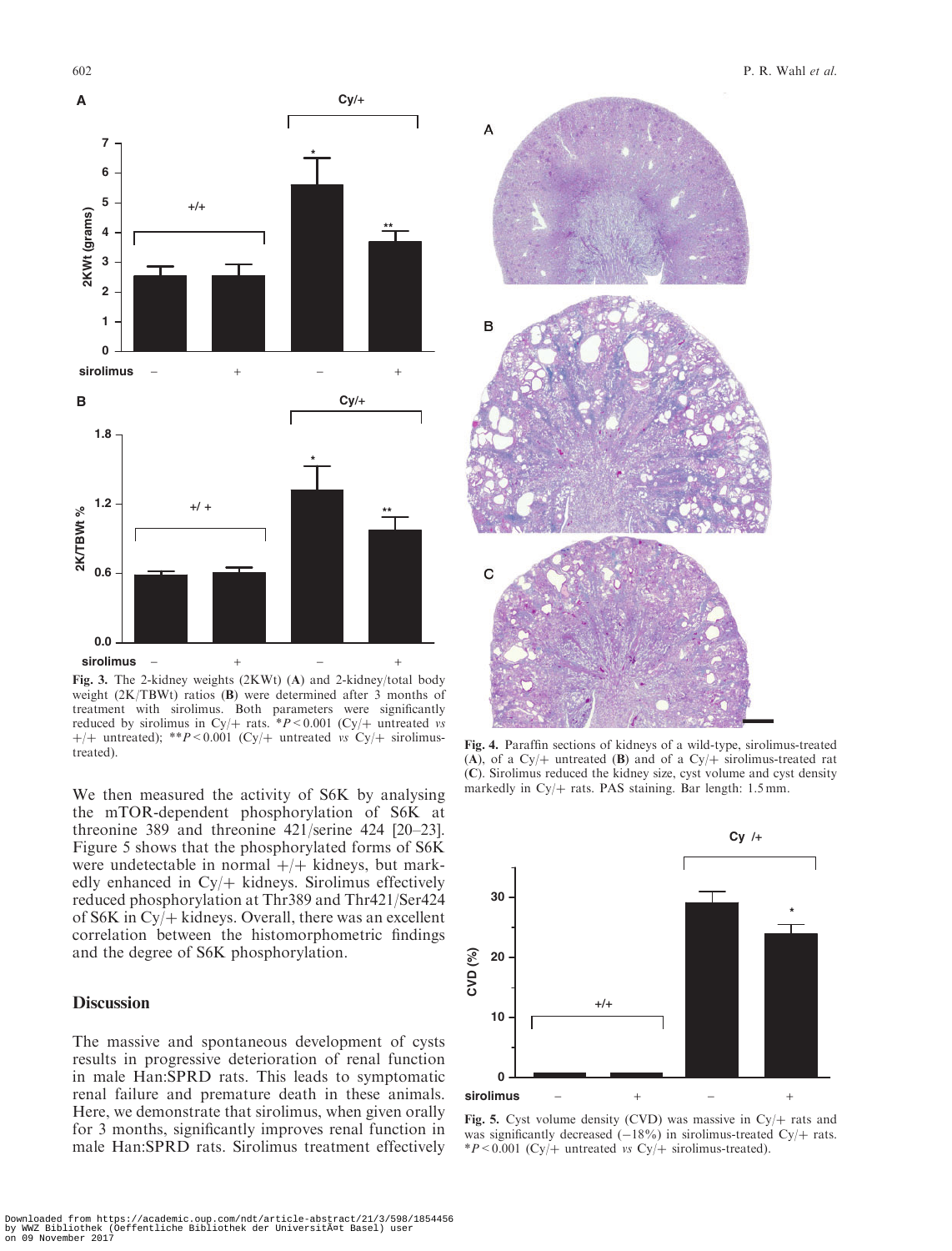Sirolimus inhibits PKD progression 603



Fig. 6. SDS-PAGE and Western blot analysis from kidney protein extracts for total amounts of S6K, phosphorylated S6K (Thr389, and Thr421/Ser424) and actin. Two representative animals were analyzed from each group. The amount of total and phosphorylated S6K was markedly increased in Cy/ $+$  kidneys (lanes 5 and 6), and this was effectively suppressed by sirolimus (lanes 7 and 8).

controlled the massive increase in kidney weight in  $Cy$  ats and significantly reduced the cyst volume density. Our data confirm and extend a very recent report by Tao et al. [12]. They found that rapamycin, when injected intraperitoneally for 5 weeks, improved renal function and slowed cyst progression in the same rat model of ADPKD.

We applied sirolimus by using the Rapamune<sup>®</sup> oral solution. This is the galenic form which is approved to prevent graft rejection in renal transplant patients. Using a 2 mg/kg/day dose resulted in relatively low blood levels in our animals (between 0.5 and  $1.9 \mu g/l$ ). This indicates that the drug was absorbed poorly. Despite these low levels, the therapeutic effect was impressive. Tao et al. used a different preparation of sirolimus at a 10-fold lower daily dose intraperitoneally [12]. They did not measure blood levels, but judging by the significantly reduced body weight  $(-22%)$  in their rapamycin-treated rats it is likely that blood levels were higher in their animals. The 3-month treatment was well tolerated in our rats with no significant effect on body weight.

In the study by Tao *et al.*, treatment with sirolimus did not completely prevent progression of cystic disease [12]. This was the case in our study also. However, both studies show that the treatment with sirolimus markedly retarded renal functional loss. In our study we treated animals for an extended period of 3 months and found a continued inhibitory effect on renal functional loss and cystic expansion. More studies are needed to determine whether mortality is reduced in Han:SPRD rats by prolonging treatment with sirolimus or other mTOR inhibitors.

Sirolimus is known to inhibit its molecular target mTOR. As it was highly effective in Han:SPRD rats, we hypothesize that the mTOR pathway is dysregulated in the kidneys of these rats. mTOR

regulates a vast array of cellular functions, and promotes cell growth and proliferation [19]. A wellcharacterized function of mTOR in mammalian cells is the upregulation of protein synthesis via S6K, a direct substrate of mTOR. Phosphorylation of S6K by mTOR enhances translation of certain mRNAs, which play an important role in translation regulation, increasing thereby the overall translation capacity of cells [24].

We describe here for the first time that total amounts of S6K and activity of S6K (determined as phosphorylation of S6K) are enhanced in the kidneys of Han:SPRD rats with ADPKD and that this can be reversed by the application of sirolimus. In an acute renal failure model, it has been shown that activated S6K is increased in rat kidneys, suggesting that this signalling pathway is activated in other types of renal injury [17]. The mechanisms which lead to the enhanced expression and phosphorylation of S6K in cystic kidneys of Han:SPRD need to be investigated further. Our findings point to an important role of the mTOR pathway in Han:SPRD. We hypothesize that there could be an interaction between molecules which are defective in Han:SPRD and the mTOR pathway in the pathogenesis of cyst growth. The nature and the importance of these interactions need to be investigated in further studies.

In summary, we demonstrate that oral sirolimus markedly inhibits the rapid deterioration of renal function by inhibiting cyst growth in Han:SPRD rats with ADPKD. We speculate that mTOR and its downstream effector S6K play a critical role in the pathogenesis of ADPKD. Further studies are in progress to elucidate the mechanisms of the altered expression and phosphorylation of these proteins, and to examine the effect of mTOR inhibition in other animal models of cystic kidney disease.